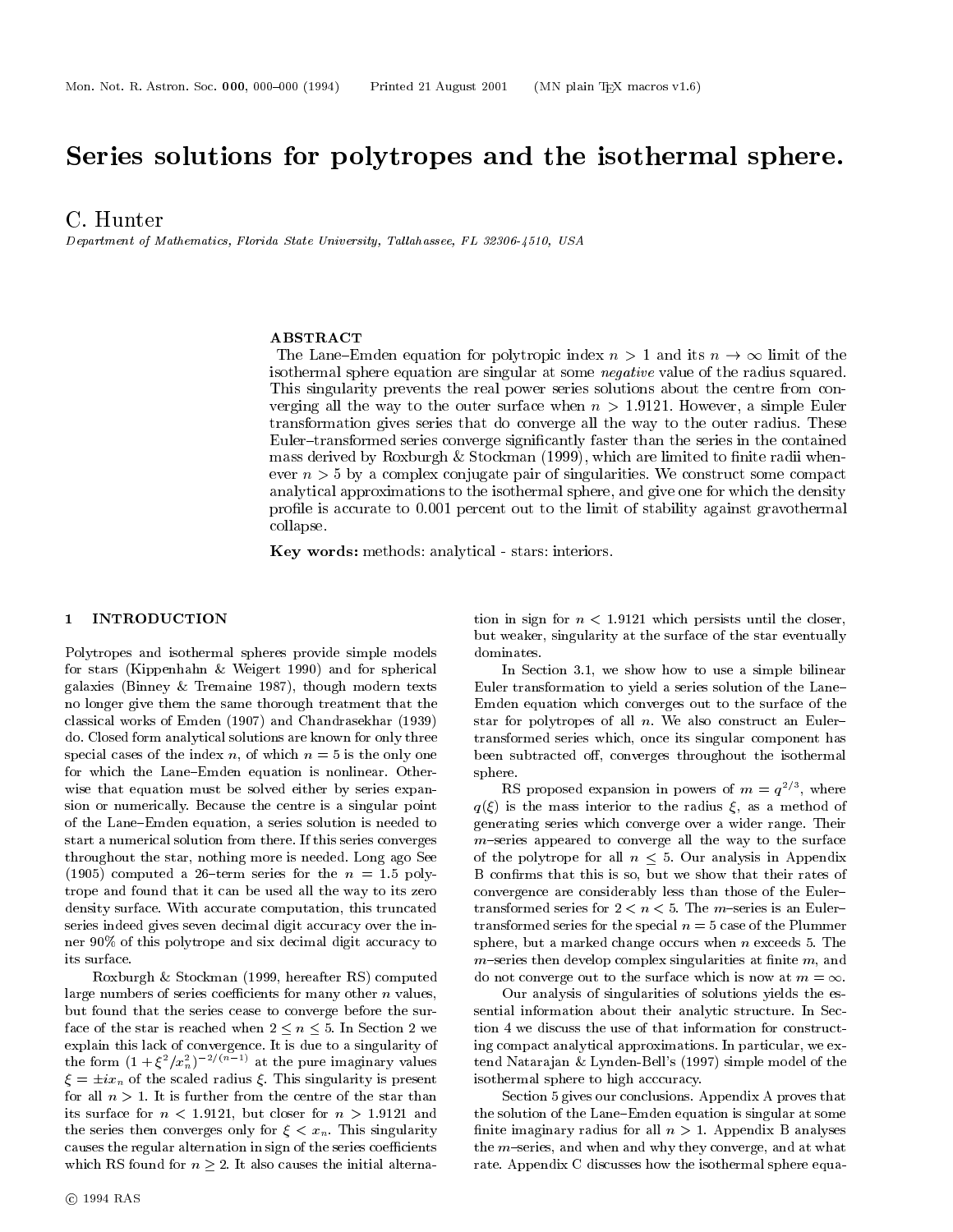tion arises as the  $n \to \infty$  limit of the Lane-Emden equation, and its relevance to this study. Although the occurrence of this limit is widely believed, I have been unable to locate any prior discussion of it.

# 2 POLYTROPES AND ISOTHERMAL SPHERES

#### 2.1 Basic equations and series solutions

The basic equation of this study is the Lane-Emden equation (Chandrasekhar 1939, Kippenhahn & Weigert 1990)

$$
\frac{\mathrm{d}^2\theta}{\mathrm{d}\xi^2} + \frac{2}{\xi}\frac{\mathrm{d}\theta}{\mathrm{d}\xi} = -\theta^n. \tag{1}
$$

Here  $\theta$  is the negative of the scaled potential and  $\xi$  is a scaled radius. The Lane{Emden equation is essentially Poisson's equation for the gravitational potential, and  $\theta^+$  is the scaled in  $\cdots$ density which causes that potential. The physically relevant solution is that for which  $\theta = 1$  and  $d\theta/d\xi = 0$  at  $\xi = 0$ . This solution is analytic at  $\xi = 0$ , and has a Taylor series expansion

$$
\theta = \sum_{k=0}^{\infty} a_k \xi^{2k}, \quad \theta^n = \sum_{k=0}^{\infty} b_k \xi^{2k}, \quad a_0 = b_0 = 1.
$$
 (2)

This Taylor series contains only even powers of  $\xi$ , and hence it is simpler to work with the independent variable  $\zeta = \xi^{-1}$  from Changing to  $\zeta$  as the independent variable, the Lane-Emden equation becomes

$$
4\zeta \frac{\mathrm{d}^2 \theta}{\mathrm{d}\zeta^2} + 6\frac{\mathrm{d}\theta}{\mathrm{d}\zeta} = -\theta^n, \quad \theta(0) = 1,\tag{3}
$$

and its series solution

$$
\theta(\zeta) = \sum_{k=0}^{\infty} a_k \zeta^k, \quad \theta^n = \sum_{k=0}^{\infty} b_k \zeta^k.
$$
 (4)

Many texts give explicit expressions for the first few coefficients  $a_k$  and  $b_k$ , and RS give the recursive relations for determining them all.

The standard form of the equation for the isothermal sphere (Chandrasekhar 1939, Kippenhahn & Weigert 1990) is

$$
\frac{\mathrm{d}^2\tilde{\theta}}{\mathrm{d}\tilde{\xi}^2} + \frac{2}{\tilde{\xi}}\frac{\mathrm{d}\tilde{\theta}}{\mathrm{d}\tilde{\xi}} = e^{-\tilde{\theta}}, \quad \tilde{\theta}(0) = 0.
$$
\n(5)

ns scaled potential v, which is conventionally taken to be zero at the centre, is a *positive* multiple of the gravitational potential and increases with the scaled radius ~ . The scaled density is now  $e^{-\nu}$ . We use tildes to distinguish the isothermal case because of these basic differences of definition and scaling. We discuss in Appendix C how to obtain the isothermal sphere as the n ! 1 limit of a polytrope.

With  $\zeta = \xi^-$  as independent variable, the isothermal sphere equation becomes

$$
4\tilde{\zeta}\frac{\mathrm{d}^2\tilde{\theta}}{\mathrm{d}\tilde{\zeta}^2} + 6\frac{\mathrm{d}\tilde{\theta}}{\mathrm{d}\tilde{\zeta}} = e^{-\tilde{\theta}}.\quad \tilde{\theta}(0) = 0.
$$
\n(6)

Its series solution is

$$
\tilde{\theta}(\tilde{\zeta}) = \sum_{k=1}^{\infty} \tilde{a}_k \tilde{\zeta}^k, \quad e^{-\tilde{\theta}} = \sum_{k=0}^{\infty} \tilde{b}_k \tilde{\zeta}^k, \quad \tilde{b}_0 = 1,
$$
\n(7)

and their coefficients are obtained by solving the following equations recursively for  $k \geq 1$ :

$$
\tilde{a}_k = \frac{\tilde{b}_{k-1}}{2k(2k+1)}, \quad \tilde{b}_k = -\frac{1}{k} \sum_{j=0}^{k-1} (k-j)\tilde{b}_j \tilde{a}_{k-j}.
$$
 (8)

#### 2.2 Singularities

The radius of convergence of the series (4) is the distance from  $\zeta = 0$  to the closest singularity of  $\theta(\zeta)$  in the complex  $\zeta$ -plane. Nonlinear ordinary differential equations, such as the Lane-Emden equation for  $n > 1$ , can have two kinds of singularities, fixed and movable (Ablowitz  $\&$  Fokas 1997). Fixed singularities of the Lane-Emden equation occur at  $\zeta = 0$  and  $\zeta = \infty$ , due to the coefficient 4 $\zeta$  of the second derivative in equation  $(3)$ . The series  $(4)$  defines a function which is analytic at  $\zeta = 0$ , and so the only possible finite singularities of  $\theta(\zeta)$  are movable ones.

Movable singularities have locations that vary from solution to solution depending on the boundary conditions. The Lane-Emden equation allows just two kinds of movable singularities. One occurs at points at which  $\theta = 0$ . The density, and hence  $\theta$  vanishes at the surface of the star at radius  $\sqrt{\zeta_s}$  say. Here  $\theta$  has some non-zero slope  $S = d\theta/d\zeta|_{\zeta=\zeta_s}$ . This causes a mild singularity at  $\zeta = \zeta_s$ , whenever *n* is not an integer, because the  $\theta^-$  term in (3) then gives rise to a component  $-(-5)^{n}$  ( $\zeta_{s} - \zeta$ )  $+2$  ( $n + 1$ )( $n + 2$ ) in the expansion of the solution about  $\zeta = \zeta_s$ , and other non-integer powers occur at higher order.

The other kind of movable singularities are at points at which  $\theta$  becomes infinite. Their nature can be deduced from the dominant balance (Hinch 1991) between the most singular terms in (3). The second derivative is necessarily more singular than the first, and hence the dominant balance near a singularity at  $\zeta = -\zeta_0$  is

$$
-4\zeta_0 \frac{\mathrm{d}^2 \theta}{\mathrm{d}\zeta^2} \sim -\theta^n. \tag{9}
$$

Integrating this equation gives the dominant singular behaviour of  $\theta(\zeta)$  as

$$
\theta \sim \frac{\gamma_0}{(\zeta + \zeta_0)^{\sigma}}, \quad \gamma_0 = [4\zeta_0 \sigma(\sigma + 1)]^{\sigma/2}. \quad \sigma = \frac{2}{n-1}.
$$
 (10)

The singular behaviour  $(10)$  differs from that of the singular polytrope [Chandrasekhar p.134, and eq. (19) below] for which  $\theta \propto \zeta$   $\sim$   $\sim$ 

The locations of movable singularities depend on the initial condition  $\theta(0) = 1$ , and must be computed numerically. They are tabulated in Table 1, and shown in Fig. 1. as functions of  $n$ , where one sees that the two singularities are equidistant from O at  $n = 1.9121$ . Appendix A gives a way of computing the values of  $\zeta_0$  by numerical integration.

An analysis for the isothermal sphere equation (6) gives its dominant singular behaviour near a movable singularity  $a_0 \zeta = -\zeta_0$  as

$$
\tilde{\theta} \sim \ln \left[ \frac{(\tilde{\zeta} + \tilde{\zeta}_0)^2}{8\tilde{\zeta}_0} \right] - \frac{(\tilde{\zeta} + \tilde{\zeta}_0)}{2\tilde{\zeta}_0} - \frac{(\tilde{\zeta} + \tilde{\zeta}_0)^2}{3\tilde{\zeta}_0^2} \ln(\tilde{\zeta} + \tilde{\zeta}_0) + O(1). (11)
$$

Both series analysis and numerical integration show that the isothermal sphere is singular at  $\zeta = -\zeta_0 = -10.717029$ . This result is not new, having been found by Lampert &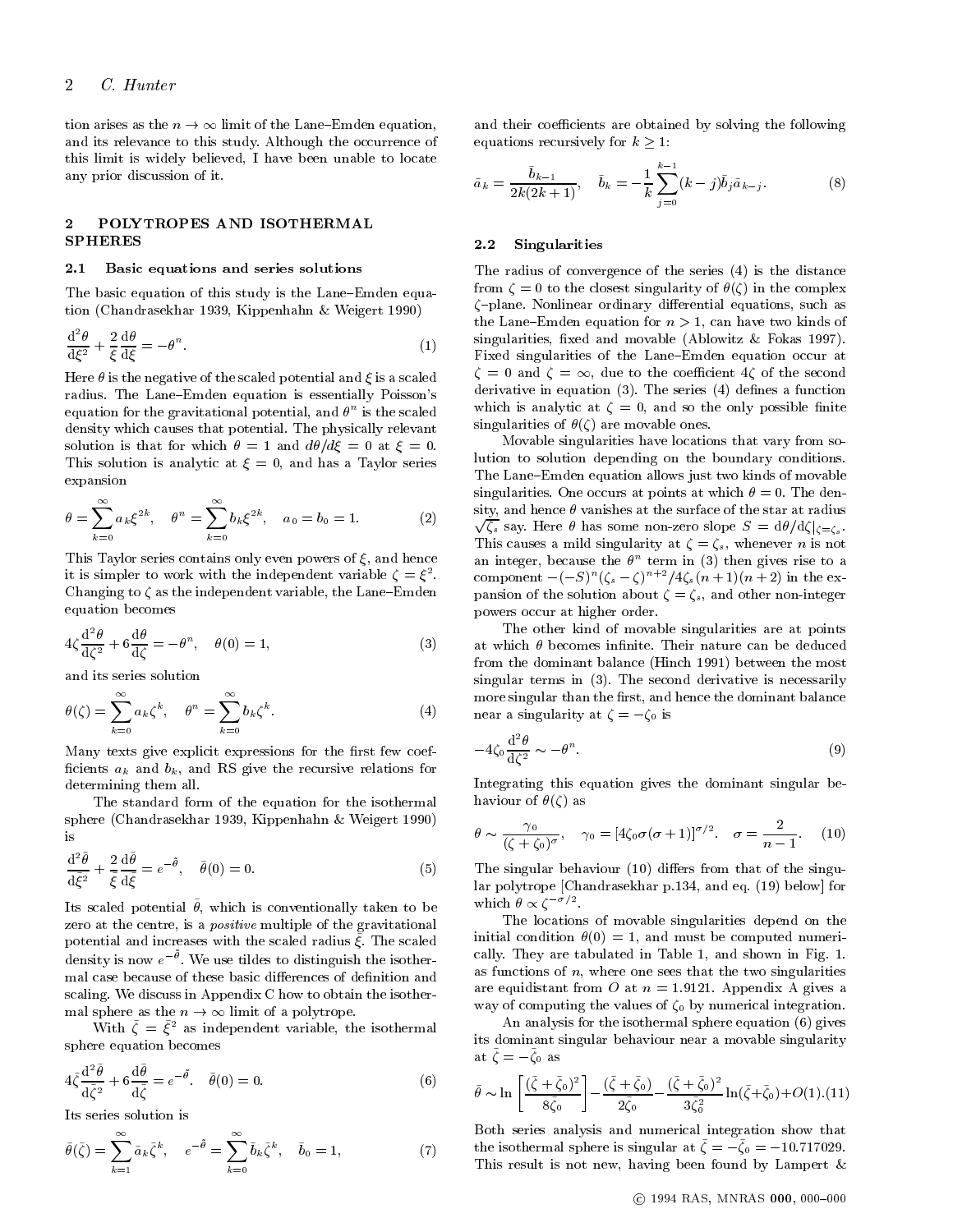

$$
\frac{dv}{du} = \frac{v(u+v-1)}{u(3-u-nv)}.\t(13)
$$

Fig. 2 shows the slope field which all solutions must follow. Because  $\theta \sim 1 - \zeta/6$  for small  $\zeta$ , the centre corresponds to the point  $u = 3$ ,  $v = 0$  in the phase plane. It is a saddle point through which the solution passes with slope  $dv/du = -5/3n$ . The physical part of this solution is the segment in the first quadrant. Its continuation to  $\zeta < 0$ , which is relevant for locating the convergence-limiting movable singularity at  $\zeta = \zeta_0$ , lies in the fourth quadrant  $u > 0$ ,  $v < 0$ . The slope field there channels the solution to  $u \to \infty$ ,  $v \to -\infty$ , and hence to the singularity described by (10). The fact the slope field keeps the solution below the line  $u + nv = 3$  is sufficient to prove that the singularity is reached at a finite negative value of  $\zeta$  whenever  $n > 1$ . See Appendix A for the detailed argument.

Fig. 3 shows the solution for  $\theta(\zeta)$  from negative  $\zeta$  where it is singular, to the surface of the star at positive  $\zeta$ . It is plotted for the same  $n = 3$  as the phase plane of Fig. 2. Solutions  $\theta(\zeta)$  are always concave up, a consequence of equation (A1).

#### 2.3 Series coefficients and singularities

Singularities explain the behaviour of the coefficients  $a_k$  of the series  $(4)$  for large k. Darboux's theorem (Henrici 1974) states that, when the singular part of  $\theta(\zeta)$  at its single closest singularity  $\zeta = \zeta_1$  has the form  $[1 - \zeta/\zeta_1]^{-\nu} A(\zeta)$ , where  $A(\zeta)$  is analytic at  $\zeta = \zeta_1$ , then

$$
a_k \sim \frac{A(\zeta_1)k^{\nu-1}}{\Gamma(\nu)\zeta_1^k} \left[1 + O\left(\frac{1}{k}\right)\right], \quad \Gamma(\nu) = (\nu - 1)!, \quad (14)
$$

$$
\frac{a_k}{a_{k+1}} \sim \zeta_1 \left[ 1 + \frac{1-\nu}{k} + O\left(\frac{1}{k^2}\right) \right].
$$
\n(15)

The nonlinearity of the Lane-Emden equation causes the structure of the singularity at  $\zeta = -\zeta_0$  to be more complicated than that assumed in Darboux's theorem. It induces other higher order singular terms, such as one in  $(1 +$  $\zeta/\zeta_0$  when  $2\sigma$  is not an integer, or  $(1 + \zeta/\zeta_0)$  in  $(1 + \zeta)$  $\zeta/\zeta_0$ ) when it is. Consequently these singularities are *always* branch points. Formula (14), which will be used repeatedly in our analysis, is nevertheless valid because of the dominance of the leading  $(1 + \zeta/\zeta_0)$  ferm.

The method of Hunter & Guerrieri (1980) makes use of more extensive versions of formula (14) to deduce the locations of singularities and their types without computing the extremely large number of terms needed for the ratios  $a_k/a_{k+1}$  to attain their limit. It can deduce the location of the closest singularity of  $\theta(\zeta)$  to high accuracy (up to 8) decimal places) for  $n \geq 2$  from a relatively modest thirty or forty  $a_k$  coefficients, whereas more than  $10^8$  would be needed for the ratio alone to attain this accuracy.

The fact that the closest singularity occurs at a negative value  $\zeta = -\zeta_0$ , is the reason for the regular alternation in sign of the coefficients  $a_k$  which RS found for  $n \geq 2$ . The first twenty-one coefficients  $a_0$  through  $a_{20}$  of the  $n = 1.5$ polytrope alternate in sign, after which later coefficients are all negative. Curiously See (1905) missed that sign change. It can be accounted for by using the approximate formula (14)

**Figure 1.** Values of  $\zeta_0$  for the singularity (full curve) and  $\zeta_s$  at the surface (dashed curve) as functions of  $n$ , and their crossing at  $n = 1.9121$ .

Martinelli (1984) in their analysis of a highly charged spherical vesicle, to which the isothermal sphere equation with ~ 0 applies.

Table 1. Coordinates of the singularity and the surface of polytropes.

| 76       | 50       | ςs          |  |
|----------|----------|-------------|--|
| $1.00\,$ | $\infty$ | 9.8696      |  |
| 1.25     | 118.1819 | 11.4183     |  |
| $1.50\,$ | 40.9199  | 13.3499     |  |
| 1.75     | 23.0939  | 15.7958     |  |
| $2.00\,$ | 15.7179  | 18.9475     |  |
| $2.25\,$ | 11.7947  | 23.0930     |  |
| $2.50\,$ | 9.3915   | 28.6790     |  |
| 2.75     | 7.7802   | 36.4281     |  |
| 3.00     | 6.6298   | 47.5665     |  |
| 3.25     | 5.7696   | 64.3034     |  |
| $3.50\,$ | 5.1034   | 90.9316     |  |
| 3.75     | 4.5729   | 136.6630    |  |
| 4.00     | 4.1408   | 224.1472    |  |
| 4.25     | 3.7824   | 421.4440    |  |
| 4.50     | 3.4804   | 1,013.5605  |  |
| 4.75     | 3.2226   | 4, 407.2468 |  |
| 5.00     | 3.0000   | $\infty$    |  |
| $5.25\,$ | 2.8059   |             |  |
| 5.50     | 2.6352   |             |  |
| 5.75     | 2.4840   |             |  |
| 6.00     | 2.3491   |             |  |

Although the positions of the singularities must be determined numerically, one can prove mathematically that they occur at some finite negative value of  $\zeta$  for any  $n > 1$ . The proof, which is simple to understand geometrically, uses a phase-plane representation and the  $(u, v)$  variables of stellar structure first introduced by Milne (1930). For a polytrope, these variables are

$$
u = \frac{-\theta^n}{2(\mathrm{d}\theta/\mathrm{d}\zeta)}, \quad v = \frac{-2\zeta}{\theta} \frac{\mathrm{d}\theta}{\mathrm{d}\zeta},\tag{12}
$$

and they reduce the Lane-Emden equation  $(3)$  to the single

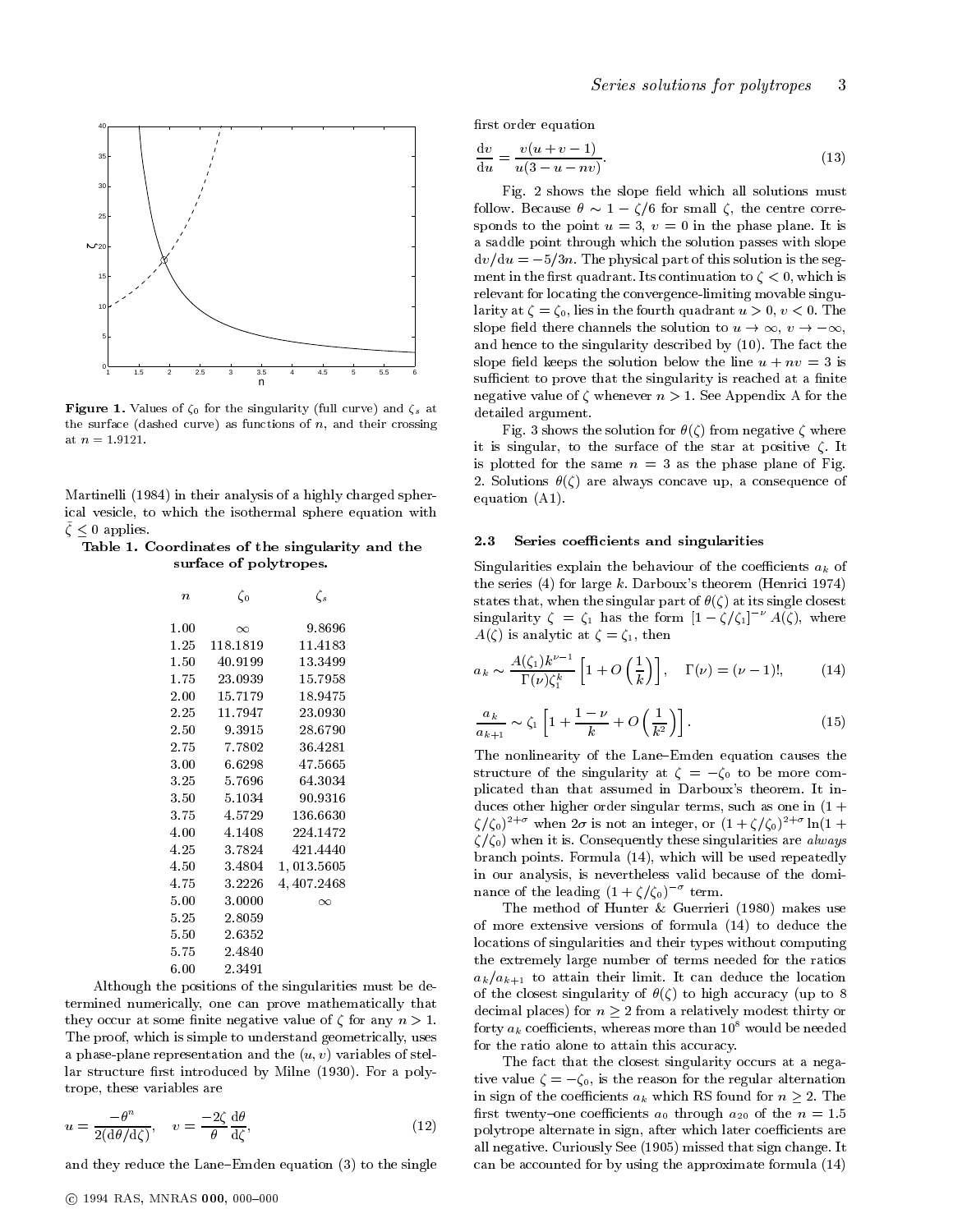

Figure 2. The phase-plane of the Lane{Emden equation for  $n = 3$ . The thick curve shows the polytrope solution. The short thin lines show slopes defined by equation  $(13)$ , which are horizontal and vertical respectively at the two dashed lines  $u + v = 1$ and  $u + nv = 3$ .



**Figure 3.** The solution for the  $n = 3$  polytrope for both negative  $\blacksquare$ and positive  $\zeta$ .

to evaluate and compare the contributions to  $a_k$  from the singularities at  $-\zeta_0$  and that at the surface. Formula (14) estimates the ratio of their magnitudes to be  $1.99k$  ((s/(0)), using the value  $S = -.0278$  for the slope at the surface. The exponential term and the surface singularity eventually dominates, but the large initial factor, due to the near fourth order pole singularity, is so much stronger than the mild  $\nu = -3.5$  singularity at the surface, causes this ratio to exceed 2 for  $k > 20$ .

#### $\boldsymbol{\mathcal{R}}$ **IMPROVING SERIES BY** TRANSFORMATION

The physical range for which a series converges can often be extended by a change of the variable in which it is expanded (Van Dyke 1974, Pearce 1978). To be effective, this change must move any convergence-limiting singularity out of the range in which convergence is needed. We consider two transformations that do this in the next two subsections, first the Euler transformation, which is effective for all polytropes and for the isothermal sphere, and then the  $m$ -series used by RS.

#### $3.1$ An Euler transformation

We use an Euler transformation, which, with its inverse, is defined as

$$
w = \frac{\zeta}{\zeta + \lambda}, \quad \zeta = \frac{\lambda w}{1 - w}.
$$
\n(16)

Here  $\lambda$  is a positive constant which we are free to adjust. The transformation  $(16)$  is a one-to-one and everywhere conformal mapping of the *extended* complex  $\zeta$ -plane, that is the complex  $\zeta$ -plane plus the point  $\zeta = \infty$ , to the extended complex w-plane. The physically relevant positive real  $\zeta$ -axis is compressed to the real interval  $0 < w < 1$ . The surface of the polytrope at  $\zeta = \zeta_s$  maps to  $w = w_s = \zeta_s/(\zeta_s + \lambda) < 1$ for  $1 \leq n < 5$ . The fixed singularity at  $\zeta = \infty$ , which is also the surface for  $n \geq 5$ , is mapped to  $w = 1$ . The singularity at  $\zeta = -\zeta_0$  is mapped to  $w = w_0 = -\zeta_0 / (-\zeta_0 + \lambda) < 1$ , and so  $w_0 > 1$  if  $0 < \lambda < \zeta_0$ , but  $w_0 < -1$  if  $\zeta_0 < \lambda < 2\zeta_0$ .

#### 3.1.1Polytropes

To be useful, the Euler transformation must map the singularity at  $\zeta = \zeta_0$  further from  $w = 0$  than  $w = 1$ . Convergence of a power series in  $w$  is also improved by making  $w_s$  as small as possible, and hence as far as possible from the singularity at  $w = 1$ . To satisfy both requirements, we choose  $\lambda$  as large as possible subject to  $\lambda < 2\zeta_0$ . This analysis suggests the choice of  $\lambda = 13$  for the  $n = 3$  polytrope. As confirmation, a 60-term series in  $w$  is found to reproduce exactly the seven decimal digits of the whole of Cox & Guili's (1968) Table A.5.2 for this polytrope.

The coefficients of the series expansion

$$
\theta = \sum_{k=0}^{\infty} \alpha_k w^k, \quad \theta^n = \sum_{k=0}^{\infty} \beta_k w^k, \quad \alpha_0 = \beta_0 = 1, \quad (17)
$$

can in principle all be obtained algebraically from the  $\zeta$ series (4) because the centre  $\zeta = 0$  maps to  $w = 0$ . However, I have found this algebraic transformation to be numerically unstable, probably because of the large binomial coefficients which it introduces. I recommend the numerically stable procedure of deriving the  $w$ -series directly from the Lane-Emden equation with  $w$  as independent variable. That equation is

$$
4w(1-w)^3\frac{\mathrm{d}^2\theta}{\mathrm{d}w^2} + 2(1-w)^2(3-4w)\frac{\mathrm{d}\theta}{\mathrm{d}w} = -\lambda\theta^n \tag{18}
$$

Series coefficients are gotten by solving recursively for  $k \geq 1$ 

$$
\alpha_k = \frac{1}{2k(2k+1)}[-\lambda\beta_{k-1} + 4(k-1)(3k-1)\alpha_{k-1} - 2(k-2)(6k-7)\alpha_{k-2} + 4(k-2)(k-3)\alpha_{k-3}],
$$

$$
\beta_k = -\frac{1}{k} \sum_{j=0}^{k-1} [n(k-j) - j] \beta_j \alpha_{k-j}.
$$
 (19)

Longer than 60-term series are needed for the outer regions of  $n > 3$  polytropes. The fact that, like  $\theta(\zeta)$  at  $\zeta = \zeta_s$ ,  $\tilde{\theta}(w)$  has a mildly singular  $[1-w/w_s]^{n+2}$  component, when n is not an integer, is not a major problem. Although  $w = w_s$ then lies on the circle of convergence, equation (14) predicts that  $\alpha_k \thicksim C/(k^{n+1}w_s^2)$ , and the high power of k in the denominator guarantees that the series converges even at the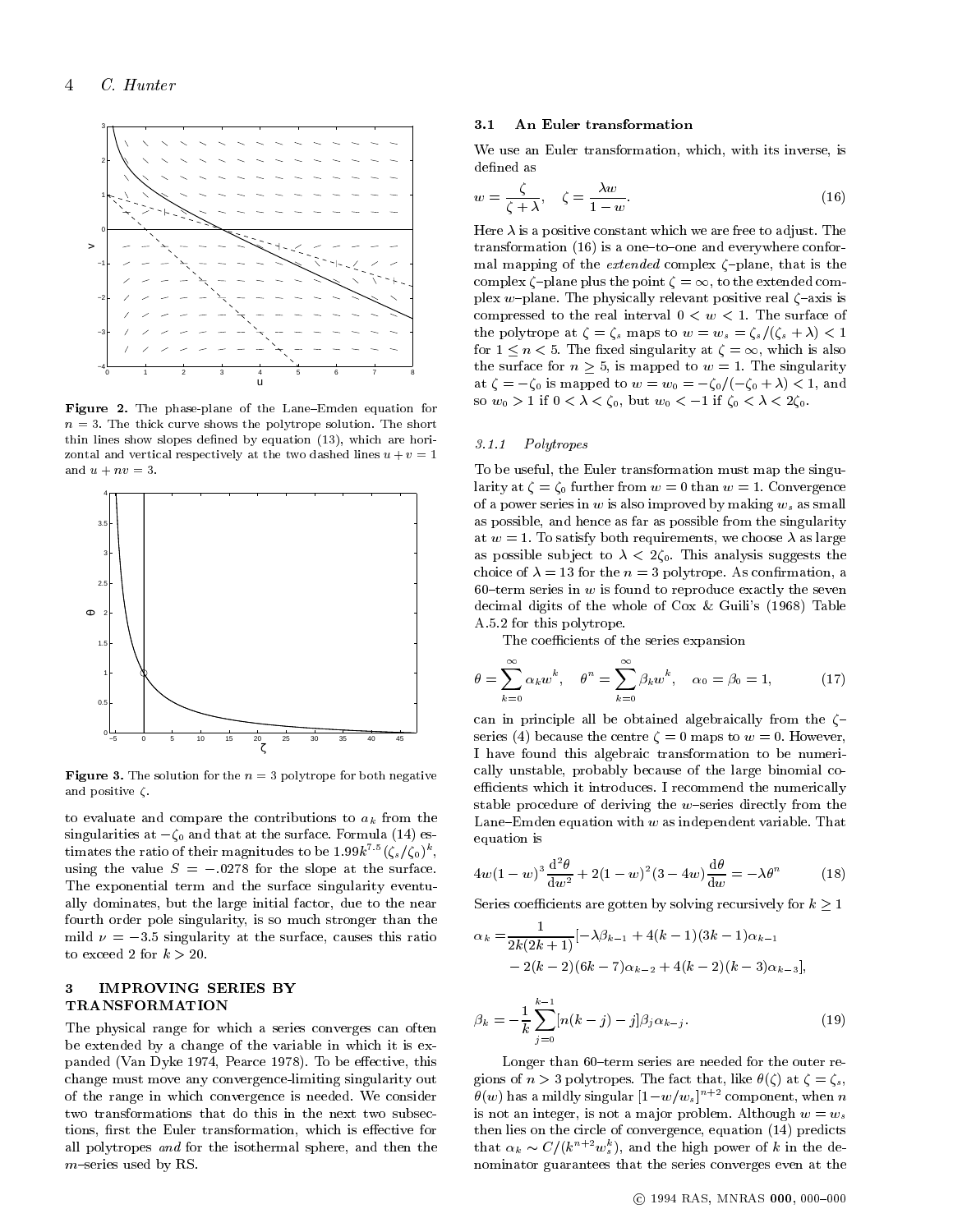surface as it does for the  $n = 1.5$  polytrope. The major complication is that  $\zeta_s/\zeta_0$  increases rapidly with increasing n, and so  $w_s$  gets close to 1 and approaches the fixed singularity of (18) at  $w = 1$ . Then equation (14) for a single isolated singularity ceases to be accurate, and convergence becomes much slower in the outer regions. Specifically 120-term and 300-term w-series are needed to obtain  $\theta(\zeta)$  to 7-decimal place accuracy all the way out to the surface for  $n = 3.5$  and  $n = 4$  polytropes respectively.

Polytropes with  $n > 5$  have infinite radius, and hence surfaces at the fixed singularity at  $\zeta = \infty$ . As  $\zeta \to \infty$ , the solution spirals in to the singular polytrope

$$
\theta(\zeta) = \left[\sigma(1-\sigma)/\zeta\right]^{\sigma/2}.\tag{20}
$$

This means that  $\theta(w) \sim [\sigma(1-\sigma)(1-w)/\zeta_0]^{\sigma/2}$  as  $w \to 1$ , by equation (16). It follows from the approximation (14) that  $\alpha_k \propto 1/k^{n/(n-1)}$ , and so series (17) for  $\theta(w)$  does still 3.2 converge even at  $w = 1$ , albeit very slowly.

#### The Isothermal Sphere

The most interesting  $n > 5$  case is that of the isothermal sphere. An Euler transform

$$
\tilde{w} = \frac{\tilde{\zeta}}{\tilde{\zeta} + \tilde{\lambda}}, \quad \tilde{\zeta} = \frac{\tilde{\lambda}\tilde{w}}{1 - \tilde{w}},
$$
\n(21)

can be applied to equation (6) and a series expansion

$$
\tilde{\theta} = \sum_{k=1}^{\infty} \tilde{\alpha}_k \tilde{w}^k, \quad \tilde{\theta}^n = \sum_{k=0}^{\infty} \tilde{\beta}_k \tilde{w}^k, \quad \tilde{\beta}_0 = 1,
$$
\n(22)

derived. The first of the recursion relations for determining the coefficients is the first of equations  $(19)$  with tildes added and the sign of the  $\lambda$  term changed. The second is the second of equations (8) with a and b replaced by  $\alpha$  and  $\beta$  respectively.

The series (22) can not converge at  $\tilde{w} = 1$  because  $\tilde{\theta}$ becomes inhibite as  $\zeta \to \infty$  and  $w \to 1$ . As graphically portrayed in Emden's classic diagram, reproduced as Fig. 19 of Chandrasekhar (1939), the solution spirals in to that of the singular isothermal sphere

$$
\tilde{\theta}(\tilde{\zeta}) = \ln\left(\frac{\tilde{\zeta}}{2}\right). \tag{23}
$$

Because this singular behavior is known, and is described by  $-\ln(1 - \tilde{w})$  in terms of  $\tilde{w}$ , we can separate it out and write

$$
\tilde{\theta}(\tilde{w}) = -\ln(1 - \tilde{w}) + \sum_{k=1}^{\infty} \left[ \tilde{\alpha}_k - \frac{1}{k} \right] \tilde{w}^k.
$$
\n(24)

The  $1/k$  terms subtracted from the  $\tilde{\alpha}_k$  are simply the coefficients of the Taylor series for  $ln(1 - \tilde{w})$ . The series which remains in equation (24) after the dominant logarithmic singularity  $(23)$  has been separated off, is one analytical representation of the decaying spiral. The direct analytical rep resentation is

$$
\tilde{\theta}(\tilde{\zeta}) - \ln\left(\frac{\tilde{\zeta}}{2}\right) \sim -\frac{A}{\tilde{\zeta}^{1/4}}\cos\left[\frac{\sqrt{7}}{4}\ln\tilde{\zeta} - \delta\right].
$$
\n(25)

 $\Delta p$  as  $\Delta p$  and then applying the approximation (14) to the result, yields

$$
\tilde{\alpha}_k - \frac{1}{k} \sim \frac{A}{Gk(\tilde{\lambda}k)^{1/4}} \cos\left[\frac{\sqrt{7}}{4}\ln\left(\tilde{\lambda}k\right) - \delta - \gamma\right].
$$
 (26)

Here G and  $\gamma$  are constants defined by

$$
-\Gamma\left(-\frac{1}{4} + \frac{i\sqrt{7}}{4}\right) = Ge^{i\gamma} = 1.1062e^{-6759i}.
$$
 (27)

This estimate shows that the series (24) converges out to  $\tilde{w} = 1$ , and hence for the whole of the infinite isothermal sphere. It is only slowly convergent. Though not numerically accurate until very large  $k$ , the approximation (26) correctly describes the slow decay with increasing  $k$  and the ponderously slow oscillation of the coefficients. With  $\lambda = 15$ ,  $\tilde{\alpha}_k - (1/k)$  first changes sign at  $k = 39$ , and then not again until  $k = 5585$ . The precise choice of  $\tilde{\lambda}$  now matters little,  $p_{\text{1}}$  ovided that it moves  $\zeta = -\zeta_0$  well outside the unit circle and does not exceed  $2\bar{\zeta}_0$ .

### Series in the contained mass

Here we summarize the main results from the analysis described in Appendix B. The  $m$ -series converges throughout a finite mass  $n \leq 5$  polytrope because the transformation  $\zeta \to m$  maps the singularity at  $\zeta = -\zeta_0$  to  $m = -\infty$ . However, the *m*–series coefficients  $u_k$  decay only as  $k^{-(n+2)/(n+1)}$ and so more slowly than the  $k^{-(n+2)}$  of the w-series coefficients  $\alpha_k.$  The reason for this slow convergence is that the contained mass is not a good variable to use in the outer regions near the surface where the density is so low thatcontained mass changes very slowly with radius. In fact this causes the function  $\theta(m)$  to be a singular function of m when  $\theta = 0$ . Besides causing the slow convergence for  $n < 5$ , the singularities at  $\theta = 0$  limit the convergence of m-series for polytropes of infinite mass to values of  $m$  less than those listed in the second column of Table 2.

#### 4 ANALYTICAL APPROXIMATIONS TO THE 4 ISOTHERMAL SPHERE

The solution  $\tilde{\theta}(\tilde{\zeta})$  for the isothermal sphere is singular at  $\zeta = -\zeta_0$  as described by equation (11) and as  $\zeta \to \infty$  as described by equation (25). Extensive numerical integrations in the complex plane, which were carried out in the course of unravelling the structure described in Appendix B, failed to mud any other singularities of  $v(\zeta)$  in  $-n \lt a$ ig  $\zeta \lt n$ . We now consider generalisations of the two-term approximations to the isothermal sphere introduced by Natara jan & Lynden-Bell (1997); that is we look for approximations

$$
e^{-\tilde{\theta}} \approx \sum_{j=1}^{N} \frac{A_j}{a_j^2 + \tilde{\zeta}},\tag{28}
$$

where the  $A_j$  and  $a_j$  are constants to be fitted. Natarajan & Lynden-Bell chose this form because its projected density is simple to compute. Their choice is a good one for analytical reasons too. Their simplest approximation of  $30/(10 + 1) = 40/(12 + 1)$  has two simple poles at  $-10$ and  $-12$ , with residues of opposite sign and nearly equal magnitudes. Those poles straddle the true singularity at  $-\zeta_0 = -10.717$ , and approximate that near-double pole [c.f.] eq.(11)] well when one is not close to it. The approximation has the correct  $2/\zeta$  behaviour at large distances. The accuracy of their optimized approximation, chosen to fit well over  $\frac{1}{100}$  interval  $0 \leq \zeta \leq 100$ , is shown in Fig. 4. It deteriorates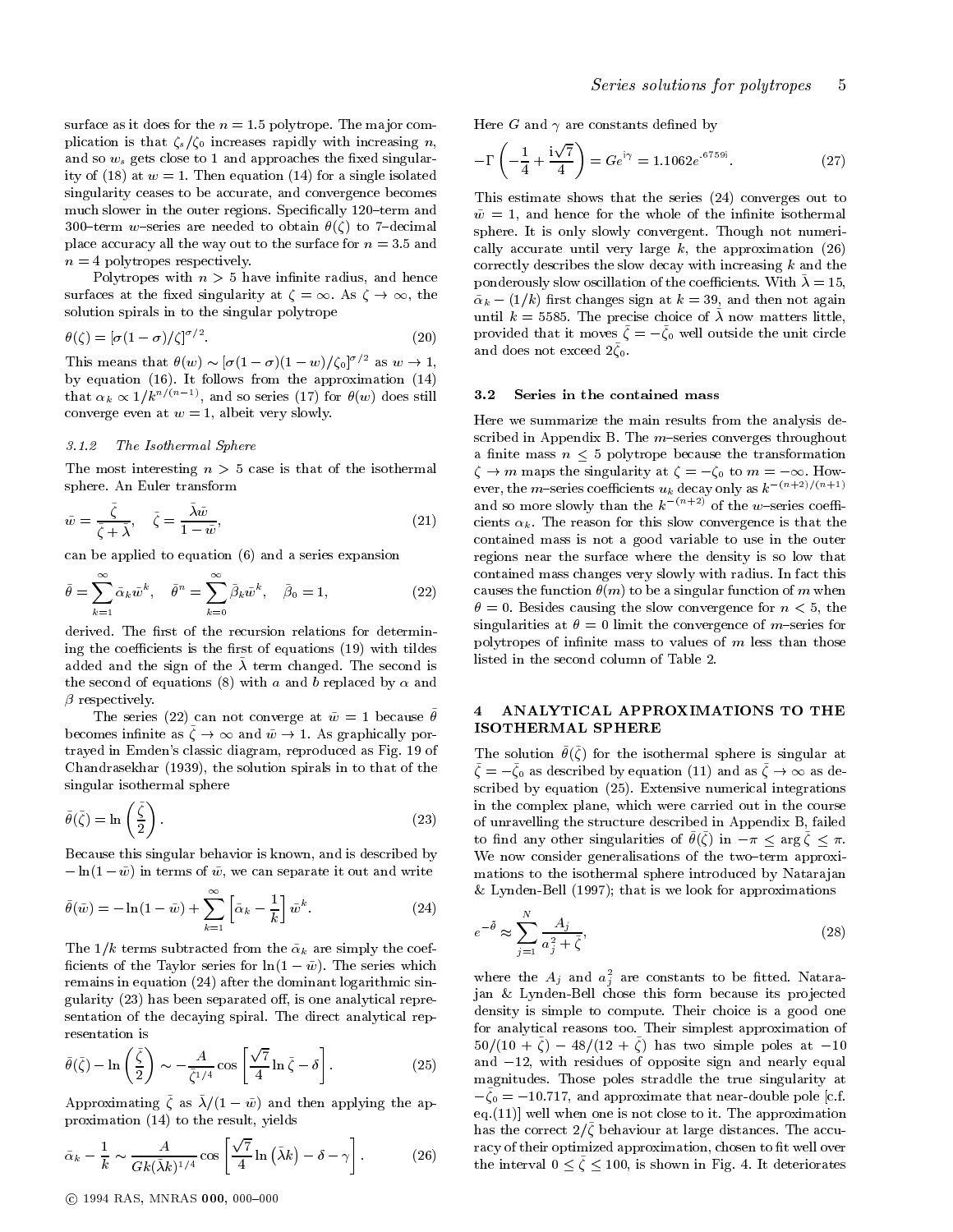at larger distances where it decays as  $1.722$ / $\zeta$ .

Better accuracy needs more terms, but not many more. Table 2 lists the coefficients of a four-term sum which has relative errors of less than 0.001 per cent in the density throughout  $0 \le \zeta \le 1$ , 181, as is seen in Fig. 4. Those coefficients were chosen to have the correct leading behaviour as  $\zeta \to \infty$  by requiring that

$$
\sum_{j=1}^{N} A_j = 2. \tag{29}
$$

The signicance of the range plotted in Fig.4 is that its upper limit is at a scaled radius of  $\xi = 34.363$  where the density is  $1/708.61$  of its central value. Hence this range is that of an isothermal sphere which is on the brink of gravothermal collapse (Antonov 1962, Lynden-Bell & Wood 1968, Horwitz & Katz 1978).

Table 2. Coefficients for the approximation (28)

|   | $A_i$        | $a_{\tilde{i}}$ |
|---|--------------|-----------------|
| 1 | 24.941621    | 9.229485        |
| 2 | $-22.890004$ | 13.490639       |
| 3 | $-0.602714$  | 106.575159      |
|   | 0.551098     | 5172.242487     |

The four-term approximation is also dominated by two simple poles which stradule the true singularity at  $-\zeta_0$ , but  $\eta_0$ it also has two weaker simple poles at much larger negative values of  $\zeta$ . All but the closest pole lie on the negative  $\zeta$  axis  $\zeta$ to the left of  $\zeta_0$ , that is they lie on the branch cut needed to  $\zeta_0$  cont make the multivalued function  $e^{-\nu}$  single-valued, like the ra- ma tional approximation (28). It is commonly found that rational approximations to multivalued functions replace branch cuts with alternating zeros and poles (Baker 1975), and the function described by Table 2 in fact has interleaving ze ros, one slightly less than  $a_1$ , another slightly less than  $a_2$ , and a third at  $\zeta = -52.2$ . Note that the two weaker singularities also have nearly cancelling residues. This seems to be necessary for accurate approximation, because we had little success with three-term approximations. More than four terms are needed in (28) for accuracy for much larger values of  $\zeta$  than 1181, but attempting to use rational approximations out to very large radii is ultimately a pointless exercise, because the isothermal sphere is there described by  $\frac{1}{2}$  the spiralling term (25), and is not rational in  $\zeta$ .

Figure 4 includes also an earlier and more complicated approximation due to Liu (1996). Liu's work was in
uential in leading Natarajan & Lynden-Bell to finding their simpler model, and to Roxburgh & Stockman (1999) constructing simpler approximations to finite  $n < 5$  polytropes. The latter have branch point singularities at negative  $\zeta$ , which are similar but not identical to those of the true solutions listed in Table 1, just as our four-term approximation does not t the singularity of the isothermal sphere exactly either. Our finding that these polytrope solutions are dominated by singularities at  $-\zeta_0$  and the surface confirms that Roxburgh & Stockman's approach, which approximates both singularities, is well-founded, and that, as they find, one can do better by adding extra terms should better fits for finite polytropes be needed,



 $\mathbf{F}$ igure  $\mathbf{F}$ . Relative errors in approximating the density of the density of the set isothermal sphere for Natarajan & Lynden-Bell's optimized approximation (dashed curve), Liu's approximation (dash-dot line), and equation  $(28)$  with the coefficients of Table 2 (dotted line) over the range  $0.1 < \zeta < 1181$ .

#### 5 **CONCLUSIONS**

We have shown how the Lane-Emden equation for polytropic index  $n > 1$  and the isothermal sphere equation develop a prominent singularity at some negative value of the squared radius  $\zeta$ . We have discussed the consequences of that singularity. It limits power series about the centre from converging all the way to the outer surface for  $n > 1.9121$ . However convergence can be restored by applying an Euler transformation. The singularity at negative  $\zeta$  is the most significant one for solutions of the Lane-Emden and isothermal sphere equations, and accurate analytical approximations to those solutions need to mimic it well. The approximation to the isothermal sphere derived in Section 4 is an example.

The Euler-transformed series converge signicantly faster than the series in the contained mass suggested by Roxburgh & Stockman (1999). The latter do converge all the way to the outer surface  $n \leq 5$ . However they are limited to finite radii for  $n > 5$  by a complex conjugate pair of singularities which bifurcate from the finite total mass of the  $n=5$  case. That is a reminder that the convergence of power series is governed by singularities in the complex plane, and hence that one must be wary of what a transformation of variables does to complex as well as real arguments.

### ACKNOWLEDGMENTS

Most of this work was done while visiting the Department of Physics, Theoretical Physics, of the University of Oxford, for whose kind hospitality I am grateful. It was also supported in part by the National Science Foundation through grant DMS-9704615.

#### REFERENCES

Ablowitz M.J., Fokas A.S., 1997, Complex Variables: Introduction and Applications. Cambridge Univ. Press

Antonov, V.A., 1962, Vestnik Leningrad Univ., 7,135 (translated 1985 in Goodman J., Hut P., eds. Dynamics of Star Clusters.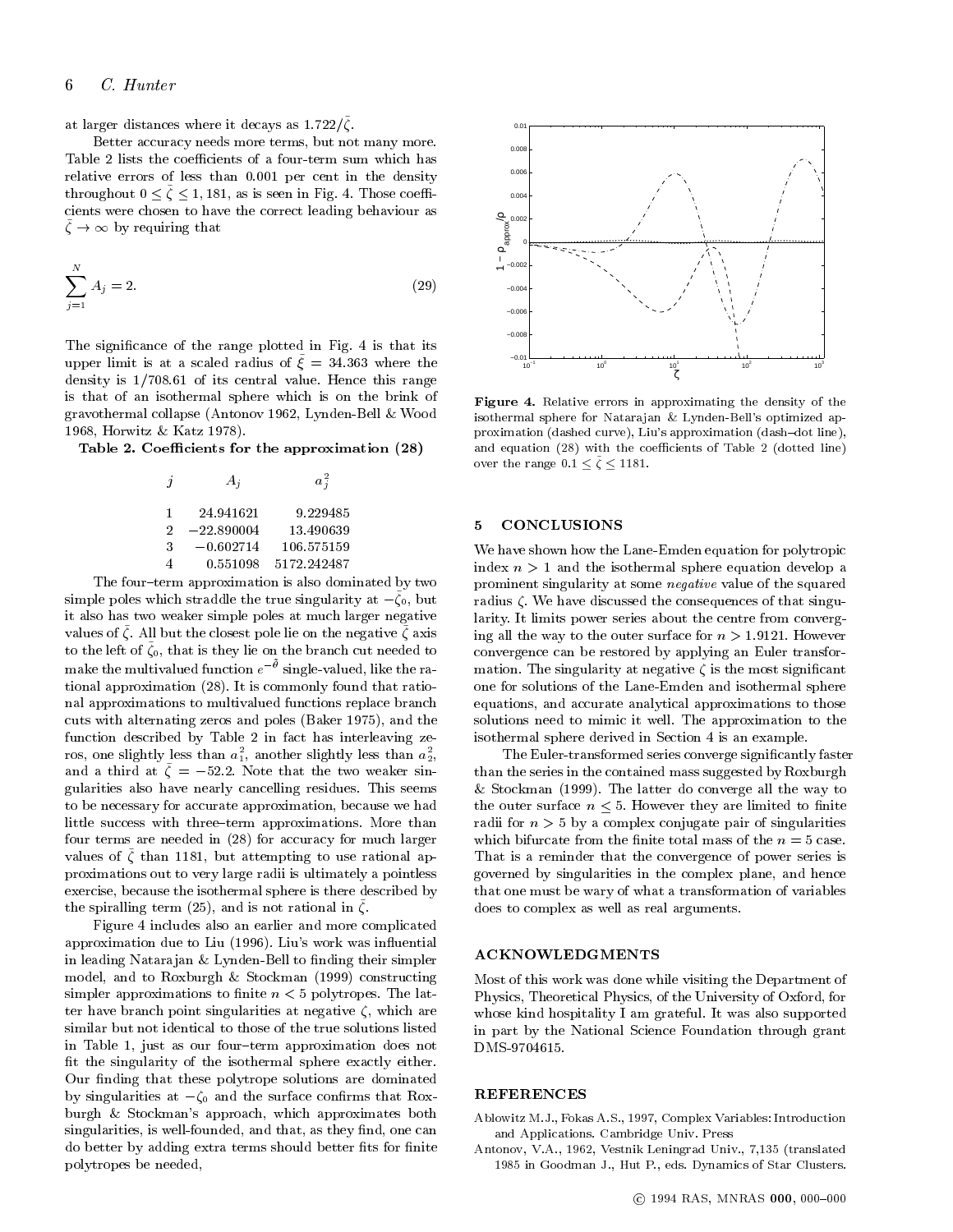Reidel, Dordrecht, p. 525)

- Baker G.A. Jr., 1975, Essentials of Pade Approximants, Chapter 10. Academic Press, New York
- Binney J., Tremaine S., 1987, Galactic Dynamics. Princeton Univ. Press, Princeton
- Chandrasekhar S., 1939, An Introduction to the Theory of Stellar Structure. Univ. of Chicago Press, Chicago
- Cox J.P., Guili R.T., 1968, Principles of Stellar Structure, Chapter 23. Gordon & Breach, London
- Emden R., 1907, Gaskugeln. B.G. Teubner, Leipzig

Henrici P., 1974, Applied and Computational Complex Analysis, Chapter 11. John Wiley, New York

- Hinch E.J., 1991, Perturbation Methods. Cambridge Univ. Press
- Horwitz G., Katz J., 1978, ApJ, 222,941
- Hunter C., Guerrieri B., 1980, SIAM J Appl Math, 39, 248

Kippenhahn R., Weigert A., 1990, Stellar Structure and Evolution, Chapter 19. Springer Verlag, Berlin

Lampert M.A., Martinelli R.V., 1984, Chem Phys, 88,399

Liu F.K., 1996, MNRAS, 281,1197

Lynden-Bell D., Wood R., 1968, MNRAS, 138,495

Milne E.A., 1930, MNRAS, 91,4

Natara jan P., Lynden-Bell D., 1997, MNRAS, 286,268

Pearce C.J., 1978, Adv Phys, 27,89

Roxburgh I.R., Stockman L.M., 1999, MNRAS, 303,466 (RS)

See T.J.J., 1905, AN, 169, 322

Van Dyke M.D., 1974, Quart J Mech Appl Math, 27,423

### APPENDIX A: PROOF THAT THERE ARE MOVABLE SINGULARITIES AT NEGATIVE  $\zeta$

Using the definitions (12) of u and v, the Lane-Emden equation (3) can be written as

$$
\frac{\mathrm{d}^2 \theta}{\mathrm{d}\zeta^2} = \frac{\theta(-v)(u-3)}{4\zeta^2}.\tag{A1}
$$

It follows that  $d^-\theta/d\zeta^- > 0$  for  $\zeta < 0$  where  $v < 0$  and  $u > 3$ , thes as well as for  $\zeta > 0$  where  $v > 0$  and  $u < 3$ . This guarantees that the graph of  $\theta$  is concave up, and that  $\theta \to \infty$  in  $\zeta < 0$ , though not necessarily at finite  $\zeta$ . To show that  $\theta \to \infty$  at finite negative  $\zeta$ , we use the fact that the slope field shown in Fig. 2 forces the solution in  $v < 0$  to lie below the line  $u + nv = 3$ , and hence

$$
\frac{u}{(-v)} < n + \frac{3}{(-v)}.\tag{A2}
$$

It follows that

$$
\frac{u}{(-v)} < n+1 \quad \text{for} \quad \zeta < -\zeta_*, \tag{A3} \tag{A3}
$$

where  $\zeta_*$  denotes the value of  $\zeta$  at which  $v = -3$ , and where  $\theta = \theta_*$  say. From the definitions of u and v, we have

$$
\frac{u}{(-v)} = \frac{\theta^{n+1}}{4(-\zeta)(\mathrm{d}\theta/\mathrm{d}\zeta)^2}.\tag{A4}
$$

Substituting this into the inequality $(A3)$ , rearranging and integrating gives

$$
\int_{\theta_*}^{\theta} \theta'^{-(\frac{n+1}{2})} d\theta' > \int_{\zeta}^{\zeta_*} \frac{(-\zeta')^{1/2} d\zeta'}{2\sqrt{n+1}}.
$$
\n(A5)

Taking the limit  $\theta \to \infty$  for  $n > 1$  then gives

$$
(-\zeta_*)^{1/2} + \frac{2\sqrt{n+1}}{n-1} \theta_*^{(1-n)/2} > (-\zeta)^{1/2},
$$
 (A6)

and hence a lower bound on the value of  $\zeta$  at which  $\theta \to \infty$ . The proof requires that  $n > 1$ . That is as it should be it because its result is not true for  $n = 1$ . The latter is a special case for which the linear Lane-Emden has the exact solution  $\theta = \sinh \sqrt{-\zeta}/\sqrt{-\zeta}$  in  $\zeta < 0$ . It too is concave up for  $\zeta$  < 0, but does not become infinite until  $\zeta \to -\infty$ .

The singular value  $\zeta = -\zeta_0$  at which  $\theta \to \infty$  can be obtained numerically from the ODE

$$
\frac{\mathrm{d}u}{\mathrm{d}\zeta} = \frac{u(3-u-nv)}{2\zeta}, \quad \frac{\mathrm{d}v}{\mathrm{d}\zeta} = \frac{v(u+v-1)}{2\zeta},\tag{A7}
$$

by changing to  $\ln u$  as independent variable, and then integrating for  $\zeta$  and ln v to some large value of ln u, by which stage the asymptotic behaviour (10) is well established.

A similar analysis of the isothermal sphere requires the definitions

$$
\tilde{u} = \frac{e^{-\tilde{\theta}}}{2(\mathrm{d}\tilde{\theta}/\mathrm{d}\tilde{\zeta})}, \quad \tilde{v} = 2\tilde{\zeta}\frac{\mathrm{d}\tilde{\theta}}{\mathrm{d}\tilde{\zeta}},\tag{A8}
$$

and gives the phase plane equation

$$
\frac{\mathrm{d}\tilde{v}}{\mathrm{d}\tilde{u}} = \frac{\tilde{v}(\tilde{u} - 1)}{\tilde{u}(3 - \tilde{u} - \tilde{v})}.
$$
\n(A9)

The slope field requires that  $\tilde{u} + \tilde{v} < 3$  in the fourth quadrant, and hence that  $u/(-v) \leq 2$  for  $\zeta \leq \zeta_*$ . Integration now shows that  $v \to \infty$  for

$$
(-\tilde{\zeta}_*)^{1/2} + \frac{1}{2\sqrt{2}}e^{\tilde{\theta}_*/2} > (-\tilde{\zeta})^{1/2}.
$$
 (A10)

## APPENDIX B: SERIES IN THE CONTAINED MASS

#### B1 Finite polytropes

These series, which RS construct, are expansions in the variable  $m$  defined by

$$
m(\zeta) = q^{2/3} = \zeta \left[ -2\frac{\mathrm{d}\theta}{\mathrm{d}\zeta} \right]^{\frac{2}{3}}, \quad q = \int_0^{\xi} \xi'^2 \theta^n(\xi') \mathrm{d}\xi'. \tag{B1}
$$

Here q is the mass contained within radius  $\xi$ , but its power  $m$  is the variable in which the power series

$$
\theta(m) = \sum_{k=0}^{\infty} u_k m^k, \quad u_0 = 1.
$$
 (B2)

is analytic. RS eq. (11) and (12) give recursive relations for determining the coefficients  $u_k$ .

Equation (B1) shows one reason why m-series can converge out to the surface of any  $n \leq 5$  polytrope; the singularity at  $\zeta = -\zeta_0$ , at which  $d\theta/d\zeta$  is infinite, is mapped to  $m = -\infty$ , and hence much further away than the surface of the polytrope at the finite value  $m = m_s = m(\zeta_s)$ which corresponds to its finite mass. RS Fig. 3 for the  $n = 1.5$  and  $n = 3$  implies that the series (B2) converge slowly for them. The rate at which they converge can also be deduced from (14). It is governed by the form of the singularity of  $\theta(m)$  at  $m = m_s$ , where  $dm/d\zeta$  vanishes because it is proportional to  $\theta^{\alpha}$ , and hence to  $(\zeta_s - \zeta)^{\alpha}$ . It follows that  $\theta \propto (\zeta_s - \zeta) \propto (m_s - m)^{1/(1+\gamma)}$ , and, unlike  $\theta(\zeta)$ , is singular at the surface even for integer n. The value  $\nu = -1/(n + 1)$  is needed in the estimate (14), which then predicts  $u_k \propto 1/m_s^2 k^{(\gamma+\gamma)/(\gamma+\gamma)}$ . The closeness of the power of  $k$  to 1 explains why the m-series converge so slowly near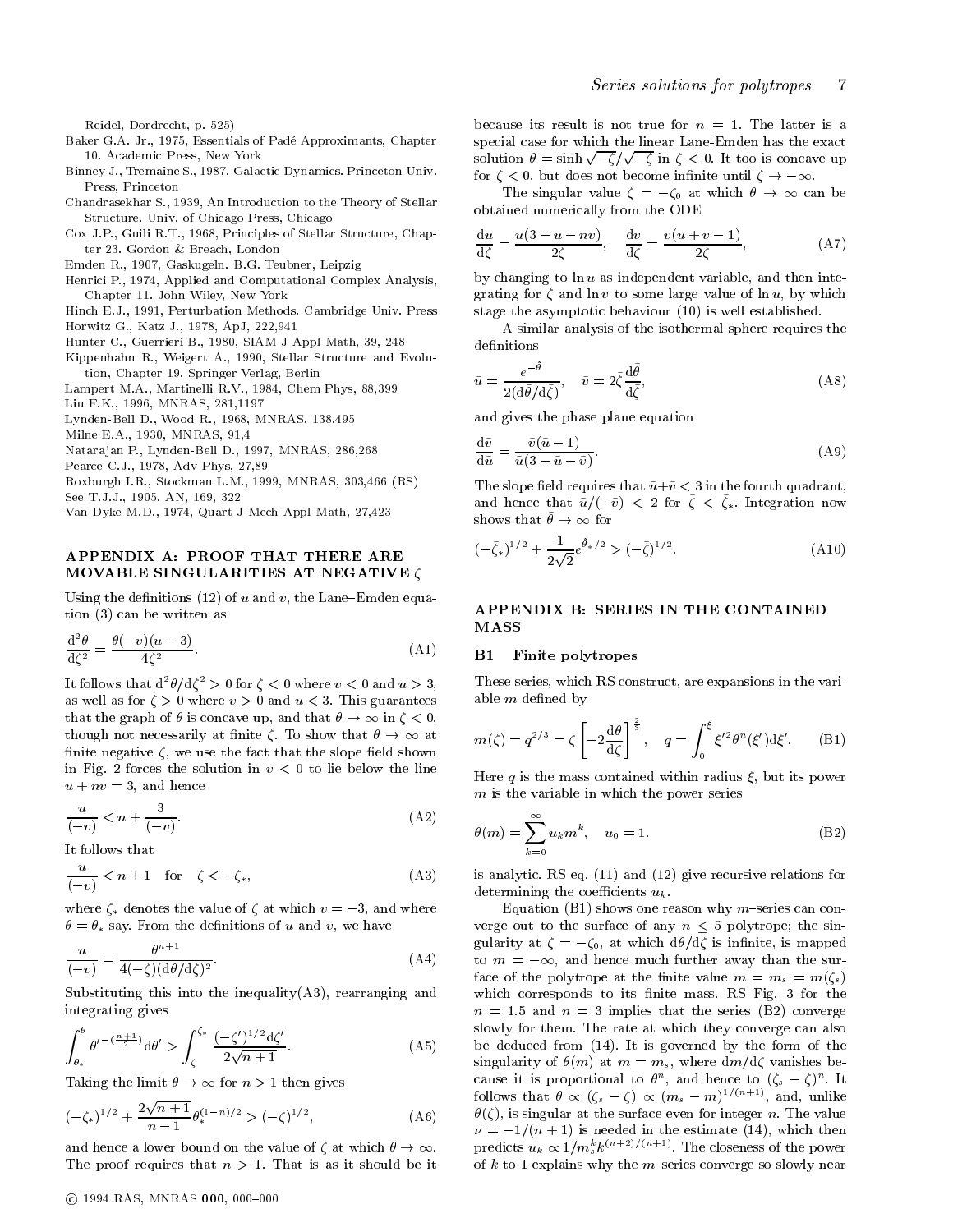the surface, much more slowly than the corresponding Eulertransformed series. The series coefficients  $u_k$  are all negative for  $k \geq 1$ , as RS find, because the surface value  $m = m_s$  is then the singularity closest to  $m = 0$ .

#### $B<sub>2</sub>$ Infinite polytropes and the Isothermal Sphere

The  $n = 5$  polytrope, for which an exact integral of the Lane-Emden equation is known, lies on the boundary between finite polytropes of finite radius and finite mass, and infinite polytropes of infinite radius and infinite mass. It has infinite radius but finite mass. It is described analytically by

$$
\theta = \frac{1}{(1 + \zeta/3)^{1/2}} = \left[1 - \frac{m}{3^{1/3}}\right]^{1/2}.
$$
 (B3)

The coefficients  $u_k$  of its m-series are negative for all  $k \geq 1$ , but a different behaviour sets in for  $n > 5$ . Then the  $u_k$ alternate in sign between equal, or nearly equal, blocks. In the case of the isothermal sphere, most of these blocks are of length 4, but interspersed with occasional blocks of length 5. The average length of blocks of the same sign is 4:18. Such behaviour indicates a conjugate pair of singularities. When there is such a pair at  $m = m_1 e^{-\gamma r}$ , near which

$$
\theta(m) \sim Ce^{i\gamma} \left[1 - \frac{m}{m_1 e^{\pm i\mu}}\right]^{-\nu},\tag{B4}
$$

formula (14) predicts that the asymptotic form of the coef ficients for large  $k$  is

$$
u_k \sim \frac{2C k^{\nu - 1}}{m_1^k \Gamma(\nu)} \cos(k\mu - \gamma). \tag{B5}
$$

The cosine factor predicts regular changes of sign whenever  $k$ increases by  $\pi/\mu$ . A sign change for every increase of 4.18 in k therefore indicates a pair of singularities at angles of  $\pm \mu =$  $\pm$ . (516 =  $\pm$ 43.06", Formula (B5) allows us to estimate that  $_{\rm{gr}}$  $m_1 = 11.43$ , and hence that the m-series for the isothermal sphere converges only for  $|\xi| < 16.4$ .

The  $u_k$  coefficients for  $n > 5$  polytropes can be analyzed in the same way. They too show convergence-limiting singularities complex singularities at the values listed in Table 3. Plotting their locations in the complex  $m$ -plane suggests strongly, and correctly, that these complex singularities are linked to the zeros of  $\theta(m)$  at finite real values of m for polytropes with  $n \leq 5$ . The last of these is that of the  $n = 5$ polytrope at  $m=3$   $^{\prime}$  , after which the polytropes are suddenly infinitely massive, and there can be no more real zeros of  $\theta(m)$ . The zeros of  $\theta(m)$  do not disappear though; they split in two and move off the real axis to form a conjugate pair. Complex singularities must occur in conjugate pairs because  $\theta(m)$  is real for real m.

Table 3. Properties of the complex singularities in  $m$ 

| $\it n$        | $m_1$ | $\mu_{crit}$ | $ \zeta $ | $\pm$ arg $\zeta$ |  |
|----------------|-------|--------------|-----------|-------------------|--|
| $\overline{2}$ | 1.798 | 0.           |           |                   |  |
| 3              | 1.597 | 0.           |           |                   |  |
| 4              | 1.478 | 0.           |           |                   |  |
| 5              | 1.442 | 0.           |           |                   |  |
| 6              | 1.437 | 0.103        | 421.785   | 6.820             |  |
| 7              | 1.337 | 0.200        | 95.512    | 7.228             |  |
| 8              | 1.227 | 0.274        | 36.228    | 7.487             |  |
| 10             | 1.034 | 0.375        | 9.610     | 7.789             |  |
| 12             | 0.885 | 0.442        | 3.806     | 7.958             |  |
| 15             | 0.724 | 0.506        | 1.381     | 8.104             |  |
| 20             | 0.553 | 0.570        | 0.425     | 8.232             |  |

To confirm that the complex singularities occur at zeros of  $\theta(m)$ , and to find where these zeros lie in the  $\zeta$ -plane, we recast the Lane-Emden equation as a pair of first order equations for  $\theta$  and  $\zeta$  as functions of m:

$$
\frac{\mathrm{d}\theta}{\mathrm{d}m} = \frac{-3m^2}{2\zeta^2\theta^n}, \quad \frac{\mathrm{d}\zeta}{\mathrm{d}m} = \frac{3}{\theta^n} \left(\frac{m}{\zeta}\right)^{1/2}.\tag{B6}
$$

Then we integrate out from  $m = 0$  (the centre of the sphere) along rays  $m = Me^{i\mu}$  with M increasing and  $\mu$  constant, and track the images of these rays in the complex  $\zeta$ -plane. For  $\mu = 0$  and for a class of adjacent and sufficiently small  $\mu$ values,  $|\zeta| \to \infty$  in the direction arg  $\zeta = \frac{3(n-1)\mu}{n-3}$ . (20), and  $\theta \propto m^{3/(3-n)}$  asymptotically. For  $\mu = \pi$  and for an adjacent class of lesser  $\mu$  values,  $\zeta$  trends to  $-\zeta_0$  as  $M \to \infty$ . By equations (10) and (B1), this approach is along a ray making an angle  $\frac{3(n-1)(\pi-\mu)}{2(n+1)}$  with the real  $\zeta$ -axis. The transition between these two classes occurs at some value  $\mu = \mu_{crit}$ , and is abrupt. Integrations along the rays of constant  $\mu$  allow one to determine the value of  $\mu_{crit}$ accurately, but do not give accurate solutions for  $\theta$  and  $\zeta$ for the regions in which  $|\theta|$  is small. That is because, as equations  $(B6)$  show, small changes in m cause large changes in  $\theta$  and  $\zeta$ . To avoid this problem, we first discover where to look in the  $\zeta$ -plane, and then integrate the Lane-Emden equation (3) with  $\zeta$  as independent variable, locate the zero of  $\theta$ , and calculate its value of m. That value is  $m_1e^{i\theta}$ Values found in this way are close to the estimates obtained from analysis of  $m$ -series.

Table 3 lists also where the convergence-limiting zeros of  $\theta(m)$  lie in the complex  $\zeta$ -plane. These points, which move in from  $\zeta = \infty$  as *n* increases from 5, all have angular arguments larger in magnitude than  $2\pi$ . They all lie on sheets of the Riemann surface of  $\theta(\zeta)$  which are reached after encircling its branch point at  $\zeta = -\zeta_0$ . The mapping  $\zeta \to m$ , which is a simple one-to-one bilinear mapping  $m = 3^{1/3}\zeta/(\zeta + 3)$  for  $n = 5$  becomes more complicated for  $n > 5$ .

The corresponding analysis for the isothermal sphere uses the equations

$$
\frac{\mathrm{d}\tilde{\theta}}{\mathrm{d}\tilde{m}} = \frac{3\tilde{m}^2}{2\tilde{\zeta}^2}e^{\tilde{\theta}}, \quad \frac{\mathrm{d}\tilde{\zeta}}{\mathrm{d}\tilde{m}} = 3\left(\frac{\tilde{m}}{\tilde{\zeta}}\right)^{1/2}e^{\tilde{\theta}},\tag{B7}
$$

where now,

$$
\tilde{m}(\tilde{\zeta}) = \tilde{q}^{2/3} = \tilde{\zeta} \left[ 2 \frac{\mathrm{d}\tilde{\theta}}{\mathrm{d}\tilde{\zeta}} \right]^{\frac{2}{3}}, \quad \tilde{q} = \int_0^{\tilde{\zeta}} \tilde{\xi}^{\prime 2} e^{-\tilde{\theta}}(\tilde{\xi}^{\prime}) \mathrm{d}\tilde{\xi}^{\prime}. \tag{B8}
$$

It is different in only one essential respect. The critical ray